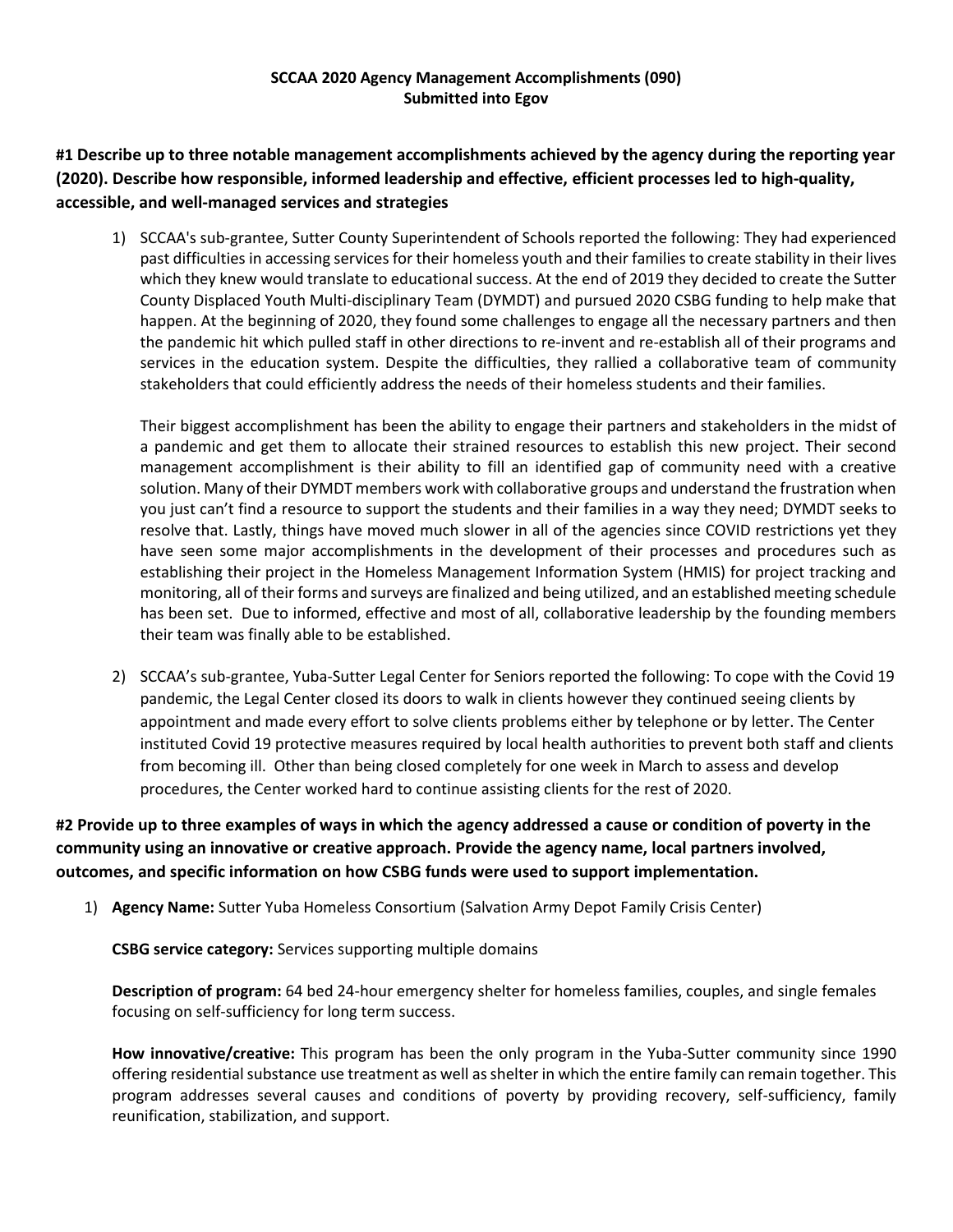Recently Salvation Army restructured The Depot Family Crisis Center program. There are now 3 separate components: Shelter, recovery and self-sufficiency. Participants now have the option to opt in for the recovery program if there are substance use concerns or can bypass and opt in directly to the self-sufficiency program. Not all participants have substance use issues, therefore their program completion time is minimized by bypassing the recovery aspect. Others just need to access shelter for a short period of time until they get back on their feet. The purpose for the program changes were to better personalize the program to each participants' needs, to minimize the amount of time in the program, and to maximize the results and the number of persons served.

### **Outcomes achieved:**

- 44 households obtained and maintained safe and affordable housing
- 99 adults participated in employment readiness classes and activities
- 99 adults participated in parenting classes
- 99 adults enrolled in self-sufficiency program
- 87 adults enrolled in recovery program

**How CSBG funds were used:** CSBG funds were used to staff program specialists and program support positions. These positions are critical in the implementation of all program components.

### **Local partners involved and how contributed:**

- Yuba and Sutter County Health and Human Services--provide funding for family preservation, support and reunification and client referrals
- Yuba and Sutter County Child Welfare/Protective Services—provide client referrals
- Yuba and Sutter County Probation—provide funding for crime reduction services and community recidivism and client referrals
- Yuba and Sutter County One Stop—provide job opportunities and employment training
- Family SOUP--provide Ages and Stages developmental assessment and social and emotional assessment for children ages 0-5, learning activities handouts for families, supportive services to staff and families with resources and referrals
- Head Start—provide referrals, slots for homeless children, recommendations to strengthen services delivered, parent meetings

**#3 Provide up to three examples of changes made by the agency to improve service delivery and enhance impact for individuals, families, and communities with low incomes based on their in-depth analysis of performance data.**

1) SCCAA's sub-grantee Sutter County Superintendent of Schools reported the following:

**Problem:** Lack of client follow-through

**Insight/change based on performance data:** Conversations with clients

**Changes made:** We recently identified that some of the families were not following through with recommendations such as completing coordinated entry or engaging in other homeless programs. We established our program and trained staff in Homeless Management Information System (HMIS) which helps us communicate between agencies, as we can see if and when a client completed these specific services. This improves accountability for the family which in turn improves case management for the family. In addition, receiving an inter-agency release of information prior to beginning service allows for increased communication between the agencies the families are working with.

2) SCCAA's sub-grantee, Sutter Yuba Homeless Consortium (Salvation Army Depot Family Crisis Center), reported the following: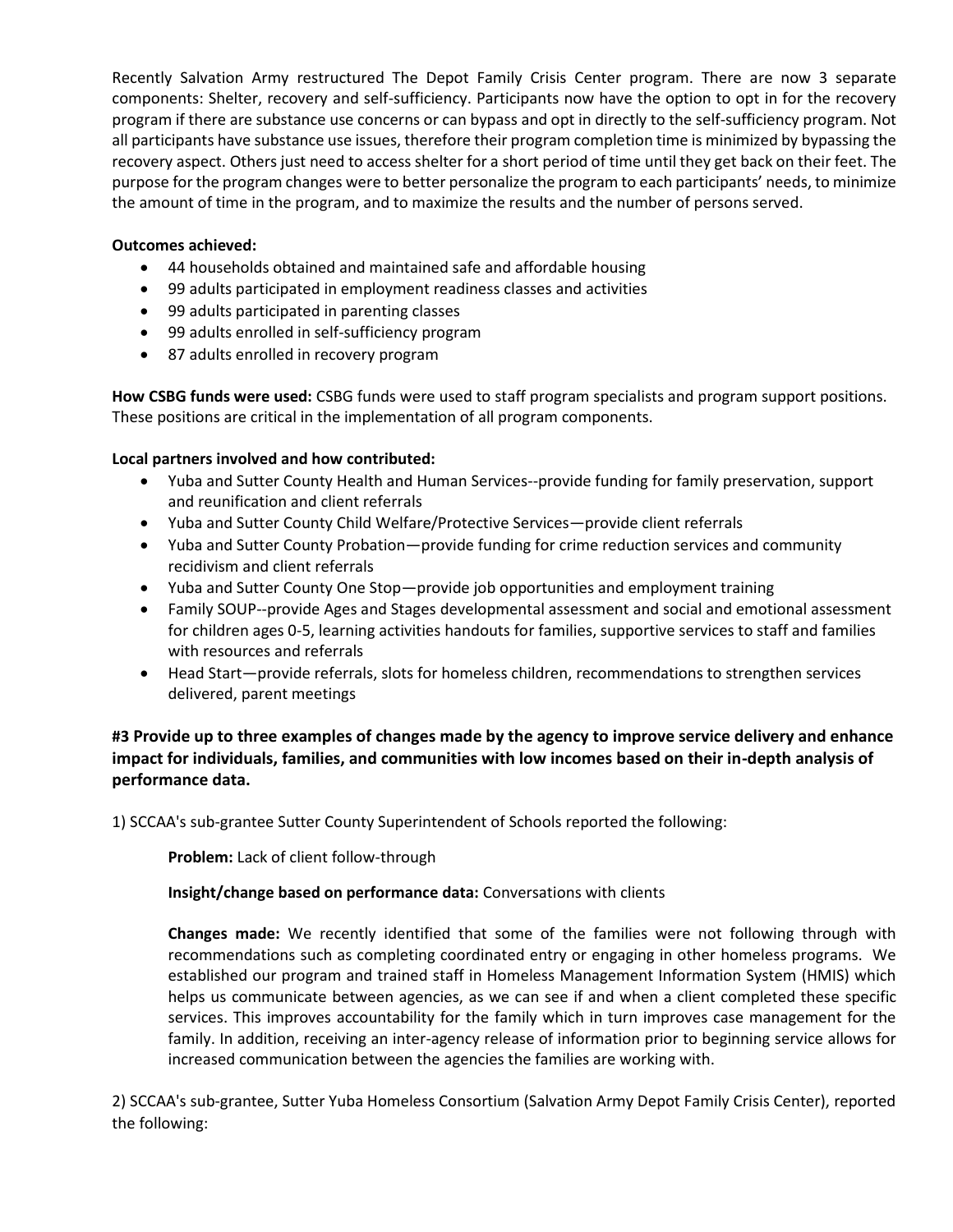**Problem:** COVID-19 presented numerous complications in the implementation of services

**Insight/change based on performance data:** Staff and Administration met numerous times to brainstorm and decide ways to deliver the same quality and quantity of services.

**Changes made:** Personal Protective Equipment was provided to all participants and staff, new safety protocols were implemented, alterations to program delivery included creation of outdoor dining, outdoor classes, and addition of children's programs for distance learning.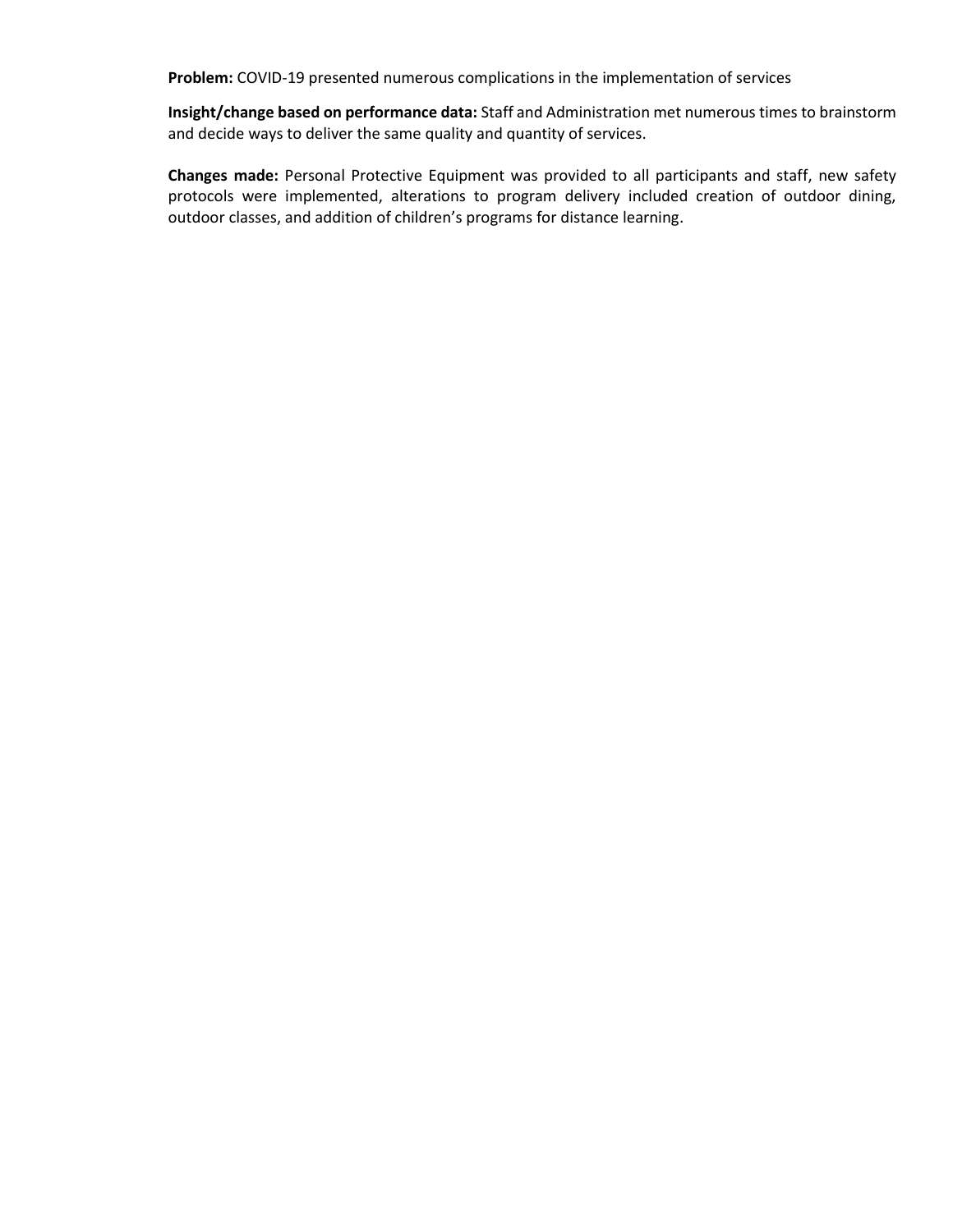| 2020 Sutter County Community Action Agency<br><b>Module 4</b><br>1. Employment Indicators                                                                                 | NorCal Deaf<br>& HoH<br>Actual<br><b>Results</b> | Sutter<br>County<br>Super. Of<br>Schools<br>Actual<br><b>Results</b> | Yuba-Sutter<br>Legal<br>Center<br>Actual<br><b>Results</b> | SY<br>Homeless<br>Consortium<br>Actual<br><b>Results</b> | Total<br>2020<br>Actual<br><b>Results</b> |
|---------------------------------------------------------------------------------------------------------------------------------------------------------------------------|--------------------------------------------------|----------------------------------------------------------------------|------------------------------------------------------------|----------------------------------------------------------|-------------------------------------------|
| A. The number of unemployed youth who obtained employment to gain skills or income.                                                                                       |                                                  | 0                                                                    |                                                            | $\mathcal{P}$                                            | $\overline{2}$                            |
| B. number of unemployed adults who obtained employment (up to a living wage).                                                                                             |                                                  | $\Omega$                                                             |                                                            | 21                                                       | 21                                        |
| C. number of unemployed adults who obtained and maintained employment for at least 90 days<br>(up to a living wage).                                                      |                                                  | $\Omega$                                                             |                                                            | 21                                                       | 21                                        |
| D. number of unemployed adults who obtained and maintained employment for at least 180 days<br>(up to a living wage).                                                     |                                                  | 0                                                                    |                                                            | 21                                                       | 21                                        |
| E. number of unemployed adults who obtained employment (with a living wage or higher).                                                                                    | $\mathbf{1}$                                     | $\Omega$                                                             |                                                            | 21                                                       | 22                                        |
| F. number of unemployed adults who obtained and maintained employment for at least 90 days (with a<br>living wage or higher).                                             |                                                  | $\Omega$                                                             |                                                            | 17                                                       | 17                                        |
| G. number of unemployed adults who obtained and maintained employment for at least 180 days<br>(with a living wage or higher).                                            |                                                  | 0                                                                    |                                                            | 17                                                       | 17                                        |
| H. number of employed participants in a career-advancement related program who entered or<br>transitioned into a position that provided increased income and/or benefits. |                                                  |                                                                      |                                                            |                                                          | 0                                         |
| H. 1 Of the above, the number of employed participants who Increased income from employment<br>through wage or salary amount increase.                                    |                                                  |                                                                      |                                                            |                                                          | 0                                         |
| H. 2 Of the above, the number of employed participants who increased income from employment<br>through hours worked increase.                                             |                                                  |                                                                      |                                                            |                                                          | 0                                         |
| H. 3 Of the above, the number of employed participants who increased benefits related to employment.                                                                      |                                                  |                                                                      |                                                            |                                                          | 0                                         |
| Z. Other Employment Outcome Indicator                                                                                                                                     |                                                  |                                                                      |                                                            |                                                          | 0                                         |

# **2. Education and Cognitive Development Indicators**

| A.number of children (0 to 5) who demonstrated improved emergent literacy skills.                      |   |   | 53             | 53 |
|--------------------------------------------------------------------------------------------------------|---|---|----------------|----|
| B. number of children (0 to 5) who demonstrated skills for school readiness.                           |   |   | 53             | 53 |
| C. number of children and youth who demonstrated improved positive approaches toward learning,         |   |   |                |    |
| including improved attention skills. (auto total).                                                     |   | 7 | 65             | 72 |
| C1 Early Childhood Education (ages 0-5)                                                                |   | 0 | 22             | 22 |
| C2 1st grade-8th grade                                                                                 |   | 4 | 34             | 38 |
| C3 9th grade-12th grade                                                                                |   | 3 | 9              | 12 |
| D. number of children and youth who are achieving at basic grade level (academic, social, and other    |   |   |                |    |
| school success skills). (auto total)                                                                   |   | 4 | 65             | 69 |
| D1 Early Childhood Education (ages 0-5)                                                                |   | 0 | 22             | 22 |
| D2 1st grade-8th grade                                                                                 | 2 | 2 | 34             | 38 |
| D3 9th grade-12th grade                                                                                |   | 2 | 9              | 12 |
| E. number of parents/caregivers who improved their home environments.                                  |   | 3 | 67             | 70 |
| F. number of adults who demonstrated improved basic education.                                         |   | 0 | 50             | 50 |
| G. number of individuals who obtained a high school diploma and/or obtained an equivalency certificate |   |   |                |    |
| or diploma.                                                                                            |   | 0 | 3              | 3  |
| H. number of individuals who obtained a recognized credential, certificate, or degree relating to the  |   |   |                |    |
| achievement of educational or vocational skills.                                                       |   | 0 | $\overline{2}$ | 2  |
| number of individuals who obtained an Associate's degree.                                              |   |   |                | 0  |
| J. number of individuals who obtained a Bachelor's degree.                                             |   |   |                | 0  |
| Z. Other Education and Cognitive Development Outocme Indicator                                         |   |   |                | 0  |

# **3. Income and Asset Building Indicators**

| A. number of individuals who achieved and maintained capacity to meet basic needs for 90 days.  |  | 263 | 263 |
|-------------------------------------------------------------------------------------------------|--|-----|-----|
| B. number of individuals who achieved and maintained capacity to meet basic needs for 180 days. |  | 263 | 263 |
| C. number of individuals who opened a savings account or IDA.                                   |  | 10  |     |
| D. number of individuals who increased their savings.                                           |  | 13  |     |
| E. number of individuals who used their savings to purchase an asset.                           |  | 14  |     |
| E1 Of the above, the number of individuals who purchased a home.                                |  |     |     |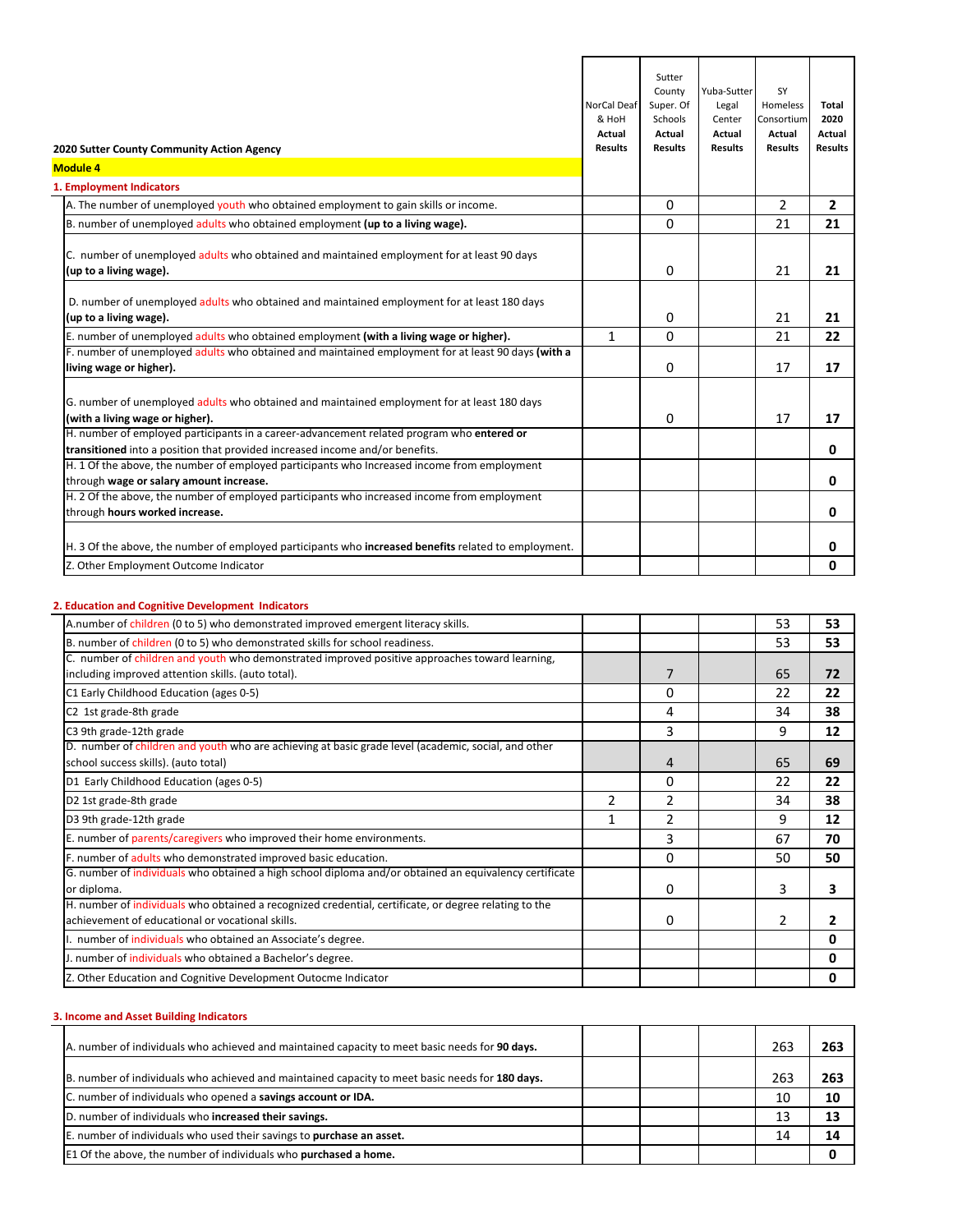|                                                                                                      |                | Sutter         |                |                |                |
|------------------------------------------------------------------------------------------------------|----------------|----------------|----------------|----------------|----------------|
|                                                                                                      |                | County         | Yuba-Sutter    | SY             |                |
|                                                                                                      | NorCal Deaf    | Super. Of      | Legal          | Homeless       | Total          |
|                                                                                                      | & HoH          | Schools        | Center         | Consortium     | 2020           |
|                                                                                                      | Actual         | Actual         | Actual         | Actual         | Actual         |
| 2020 Sutter County Community Action Agency                                                           | <b>Results</b> | <b>Results</b> | <b>Results</b> | <b>Results</b> | <b>Results</b> |
| F. number of individuals who improved their credit scores.                                           |                |                |                | 9              | 9              |
| G. number of individuals who increased their net worth.                                              |                |                |                |                |                |
| H. number of individuals engaged with the Community Action Agency who report improved financial well |                |                |                |                |                |
| being.                                                                                               |                |                | 5              |                |                |
| Z. Other Income and Asset Building Outcome Indicator                                                 |                |                |                |                |                |

# **4. Housing Indicators**

**0**

| A. number of households experiencing homelessness who obtained safe temporary shelter.                                                                                                                      | 4 | 394 | 398 |
|-------------------------------------------------------------------------------------------------------------------------------------------------------------------------------------------------------------|---|-----|-----|
| B. number of households who obtained safe and affordable housing.                                                                                                                                           |   | 138 | 140 |
| C. number of households who maintained safe and affordable housing for 90 days.                                                                                                                             | 0 | 134 | 134 |
| D. number of households who maintained safe and affordable housing for 180 days.                                                                                                                            | 0 | 117 | 117 |
| E. number of households who avoided eviction.                                                                                                                                                               |   |     |     |
| F. number of households who avoided foreclosure.                                                                                                                                                            |   |     |     |
| G. number of households who experienced improved health and safety due to improvements within<br>their home (e.g. reduction or elimination of lead, radon, carbon dioxide and/or fire hazards or electrical |   |     |     |
| issues, etc).                                                                                                                                                                                               | 0 | 10  | 11  |
| H. number of households with improved energy efficiency and/or energy burden reduction in their                                                                                                             |   |     |     |
| homes.                                                                                                                                                                                                      |   |     |     |
| Z. Other Housing Outomce Indicator                                                                                                                                                                          |   |     |     |

#### **5. Health and Social/Behavorial Development Indicators**

| A. number of individuals who demonstrated increased nutrition skills (e.g. cooking, shopping, and   |   |   |          |     |     |
|-----------------------------------------------------------------------------------------------------|---|---|----------|-----|-----|
| growing food).                                                                                      |   |   |          | 236 | 236 |
| B. number of individuals who demonstrated improved physical health and well-being.                  | 1 |   |          | 236 | 237 |
|                                                                                                     |   |   |          |     |     |
| C. number of individuals who demonstrated improved mental and behavioral health and well-being.     |   | 4 |          | 160 | 164 |
| D. number of individuals who improved skills related to the adult role of parents/caregivers.       |   | 0 |          | 155 | 155 |
| E. number of parents/caregivers who demonstrated increased sensitivity and responsiveness in their  |   |   |          |     |     |
| interactions with their children.                                                                   |   | 0 |          | 143 | 143 |
| F. number of seniors (65+) who maintained an independent living situation.                          |   |   | 4        | 8   | 12  |
| G. number of <b>individuals with disabilities</b> who maintained an independent living situation.   |   |   |          | 5.  | 6   |
| H. number of <b>individuals with chronic illnes</b> who maintained an independent living situation. |   |   | $\Omega$ |     | 0   |
| I. number of individuals with no recidivating event for six months.                                 |   |   |          |     | 0   |
| 11. Youth (ages 14-17)                                                                              |   |   |          |     | 0   |
| $12.$ Adults (ages $18+$ )                                                                          |   |   |          |     | 0   |
| Z. Other Health and Social/Behavorial Development Outocme Indicator                                 |   |   |          |     | 0   |

## **6. Civic Engagment and Community Involvement Indicators**

| A. number of Community Action program participants who increased skills, knowledge, and abilities to |    |  |  |
|------------------------------------------------------------------------------------------------------|----|--|--|
| enable them to work with Community Action to improve conditions in the community.                    | 11 |  |  |
| A1 Of the above, the number of Community Action program participants who improved their leadership   |    |  |  |
| skills.                                                                                              |    |  |  |
| A2 Of the above, the number of Community Action program participants who improved their social       |    |  |  |
| networks.                                                                                            | 11 |  |  |
| A3 Of the above, the number of Community Action program participants who gained other skills,        |    |  |  |
| knowledge and abilities to enhance their ability to engage.                                          | 11 |  |  |
| Z. Other Civic Engagement and Community Involvement Outcome Indicator                                |    |  |  |

### **7. Outomces Across Multiple Domains**

| number of individuals who achieved one or more outcomes as identified by the National Performance |          |              |     |
|---------------------------------------------------------------------------------------------------|----------|--------------|-----|
| 'icators in various domains.<br>Indi                                                              | --<br>-- | $- -$<br>، ل | 484 |
| Other Outcome Indicator                                                                           |          |              |     |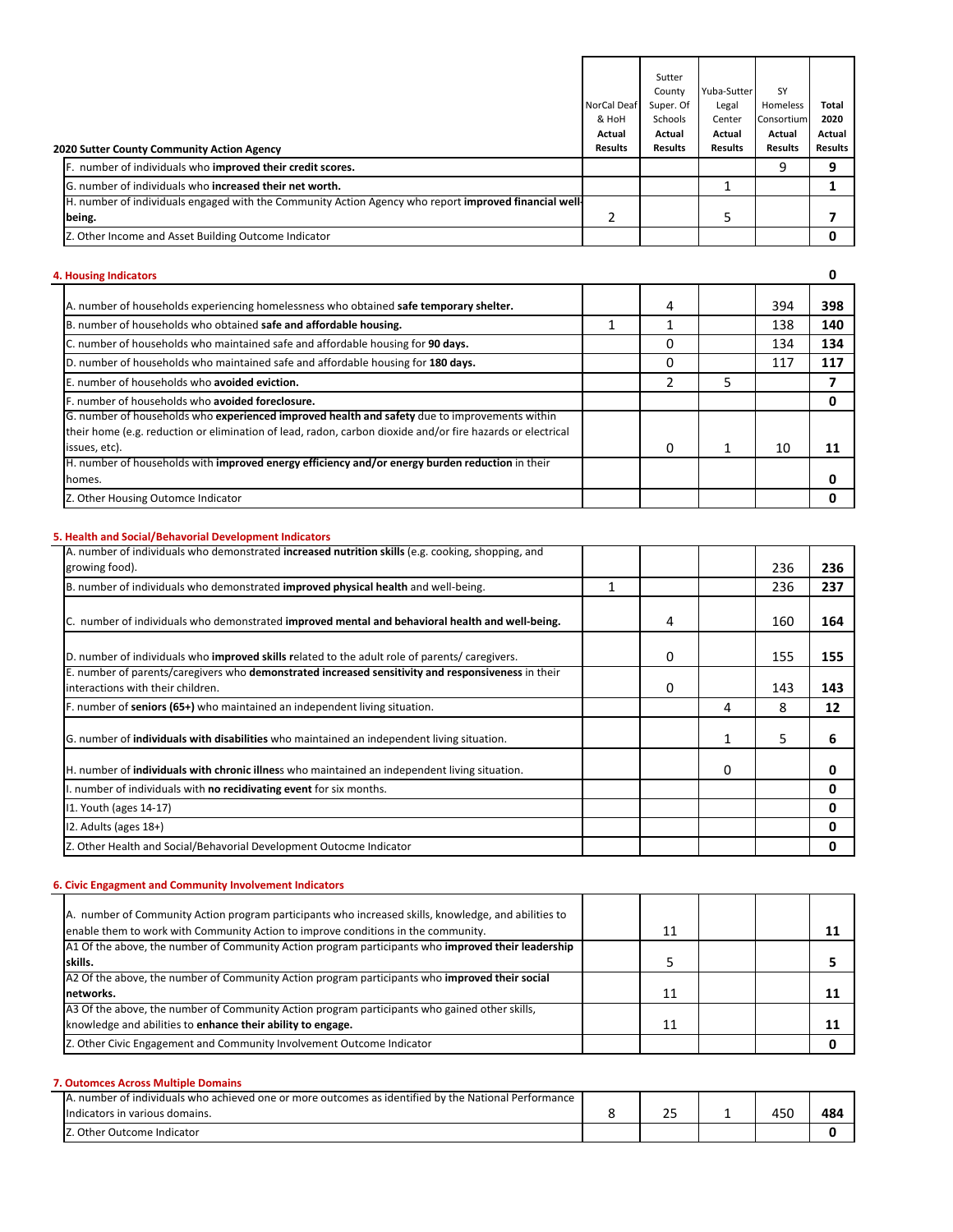|                                                                                       |                      | Sutter            |                                     |                   |                       |                 |
|---------------------------------------------------------------------------------------|----------------------|-------------------|-------------------------------------|-------------------|-----------------------|-----------------|
|                                                                                       |                      | County            |                                     |                   |                       |                 |
|                                                                                       | NorCal               |                   | Superintend Sutter Yuba Yuba Sutter |                   | <b>SCCAA</b>          |                 |
| 2020 Sutter County Community Action Agency                                            | Services<br>for Deaf | ent of<br>Schools | Homeless<br>Consortium              | Legal<br>Services | Board of<br>Directors | Total<br>Served |
| <b>Module 4-Blule Service Tabs Individuals Served</b>                                 |                      |                   |                                     |                   |                       |                 |
| 1. Employment Indicators                                                              |                      |                   |                                     |                   |                       |                 |
| Skills Training and Opportunities for Experience (SRV 1a-f)                           |                      |                   |                                     |                   |                       |                 |
|                                                                                       |                      |                   |                                     |                   |                       |                 |
| SRV 1a Vocational Training                                                            |                      |                   | 49                                  |                   |                       | 49              |
| SRV 1b On-the-Job and other Work Experience                                           |                      |                   | 49                                  |                   |                       | 49              |
| SRV 1c Youth Summer Work Placements                                                   |                      |                   |                                     |                   |                       | 0               |
| SRV 1d Apprenticeship/Internship                                                      |                      |                   |                                     |                   |                       | 0               |
| SRV 1e Self-Employment Skills Training                                                |                      |                   |                                     |                   |                       | 0               |
| SRV 1f Job Readiness Training                                                         |                      |                   | 101                                 |                   |                       | 101             |
| Career Counseling (SRV 1g-h)                                                          |                      |                   |                                     |                   |                       |                 |
| SRV 1g Workshops                                                                      |                      |                   |                                     |                   |                       | 0               |
| SRV 1h Coaching                                                                       |                      |                   |                                     |                   |                       | 0               |
| Job Search (SRV 1i-n)                                                                 |                      |                   |                                     |                   |                       |                 |
| SRV 1i Coaching                                                                       |                      |                   | 49                                  |                   |                       | 49              |
| SRV 1j Resume Development                                                             |                      |                   | 101                                 |                   |                       | 101             |
| SRV 1k Interview Skills Training                                                      |                      |                   | 91                                  |                   |                       | 91              |
| SRV 1l Job Referrals                                                                  |                      |                   |                                     |                   |                       | 0               |
| SRV 1m Job Placements                                                                 | 1                    |                   |                                     |                   |                       | 1               |
| SRV 1n Pre-employment physicals, background checks, etc.                              |                      |                   |                                     |                   |                       | 0               |
| Post Employment Supports (SRV 1o-p)                                                   |                      |                   |                                     |                   |                       |                 |
| SRV 1o Coaching                                                                       |                      |                   |                                     |                   |                       | 0               |
|                                                                                       |                      |                   |                                     |                   |                       |                 |
| SRV 1p Interactions with employers                                                    |                      |                   |                                     |                   |                       | 0               |
| <b>Employment Supplies (SRV 1q)</b>                                                   |                      |                   |                                     |                   |                       |                 |
| SRV 1q Employment Supplies                                                            |                      |                   |                                     |                   |                       | 0               |
|                                                                                       |                      |                   |                                     |                   |                       | 441.0           |
| 2. Education and Cognitive Development Indicators                                     |                      |                   |                                     |                   |                       |                 |
| Child/Young Adult Education Programs (SRV 2a-j)                                       |                      |                   |                                     |                   |                       |                 |
| SRV 2a Early Head Start                                                               |                      |                   | 11                                  |                   |                       | 11              |
| SRV 2b Head Start                                                                     |                      |                   | 11                                  |                   |                       | 11              |
| SRV 2c Other Early-Childhood (0-5 yr. old) Education                                  |                      | $\mathbf{1}$      | 11                                  |                   |                       | 12              |
| SRV 2d K-12 Education                                                                 | 3                    | 18                | 16                                  |                   |                       | 37              |
| SRV 2e K-12 Support Services                                                          |                      | 18                | 16                                  |                   |                       | 34              |
| SRV 2f Financial Literacy Education                                                   |                      |                   | 49                                  |                   |                       | 49              |
| SRV 2g Literacy/English Language Education                                            |                      |                   |                                     |                   |                       | 0               |
| SRV 2h College-Readiness Preparation/Support                                          |                      |                   |                                     |                   |                       | 0               |
| SRV 2i Other Post Secondary Preparation                                               |                      |                   |                                     |                   |                       | 0               |
| SRV 2j Other Post Secondary Support                                                   |                      | $\overline{2}$    |                                     |                   |                       | 2               |
| <b>School Supplies (SRV 2k)</b>                                                       |                      |                   |                                     |                   |                       |                 |
| SRV 2k School Supplies                                                                |                      | 18                | 16                                  |                   |                       | 34              |
| Extra-curricular Programs (SRV 2l-q)                                                  |                      |                   |                                     |                   |                       |                 |
| SRV 2l Before and After School Activities                                             |                      |                   |                                     |                   |                       | 16              |
| SRV 2m Summer Youth Recreational Activities                                           |                      |                   | 16                                  |                   |                       |                 |
|                                                                                       |                      |                   | 16                                  |                   |                       | 16              |
| SRV 2n Summer Education Programs                                                      |                      |                   |                                     |                   |                       | 0               |
| SRV 2o Behavior Improvement Programs (attitude, self-esteem, Dress-for-Success, etc.) |                      | 2                 | 16                                  |                   |                       | 18              |
| SRV 2p Mentoring                                                                      |                      |                   |                                     |                   |                       | 0               |
| SRV 2q Leadership Training                                                            |                      |                   |                                     |                   |                       | 0               |
|                                                                                       |                      |                   |                                     |                   |                       |                 |
| <b>Adult Education Programs (SRV 2r-z)</b>                                            |                      |                   |                                     |                   |                       |                 |
| SRV 2r Adult Literacy Classes                                                         |                      |                   |                                     |                   |                       | 0               |
| SRV 2s English Language Classes                                                       |                      |                   |                                     |                   |                       | 0               |
| SRV 2t Basic Education Classes                                                        |                      |                   |                                     |                   |                       | 0               |
| SRV 2u High School Equivalency Classes                                                |                      |                   |                                     |                   |                       | 0               |
| SRV 2v Leadership Training                                                            |                      |                   |                                     |                   |                       | 0               |
| SRV 2w Parenting Supports (may be a part of the early childhood programs identified   |                      |                   | 49                                  |                   |                       | 49              |
| above)                                                                                |                      |                   |                                     |                   |                       | 0               |
| SRV 2x Applied Technology Classes                                                     |                      |                   |                                     |                   |                       |                 |
| SRV 2y Post-Secondary Education Preparation                                           |                      |                   |                                     |                   |                       | 0               |
| SRV 2z Financial Literacy Education                                                   |                      |                   |                                     |                   |                       | 0               |
| <b>Post-Secondary Education Supports (SRV 2aa)</b>                                    |                      |                   |                                     |                   |                       |                 |
| SRV 2aa College applications, text books, computers, etc.                             |                      | 2                 |                                     |                   |                       | $\mathbf{2}$    |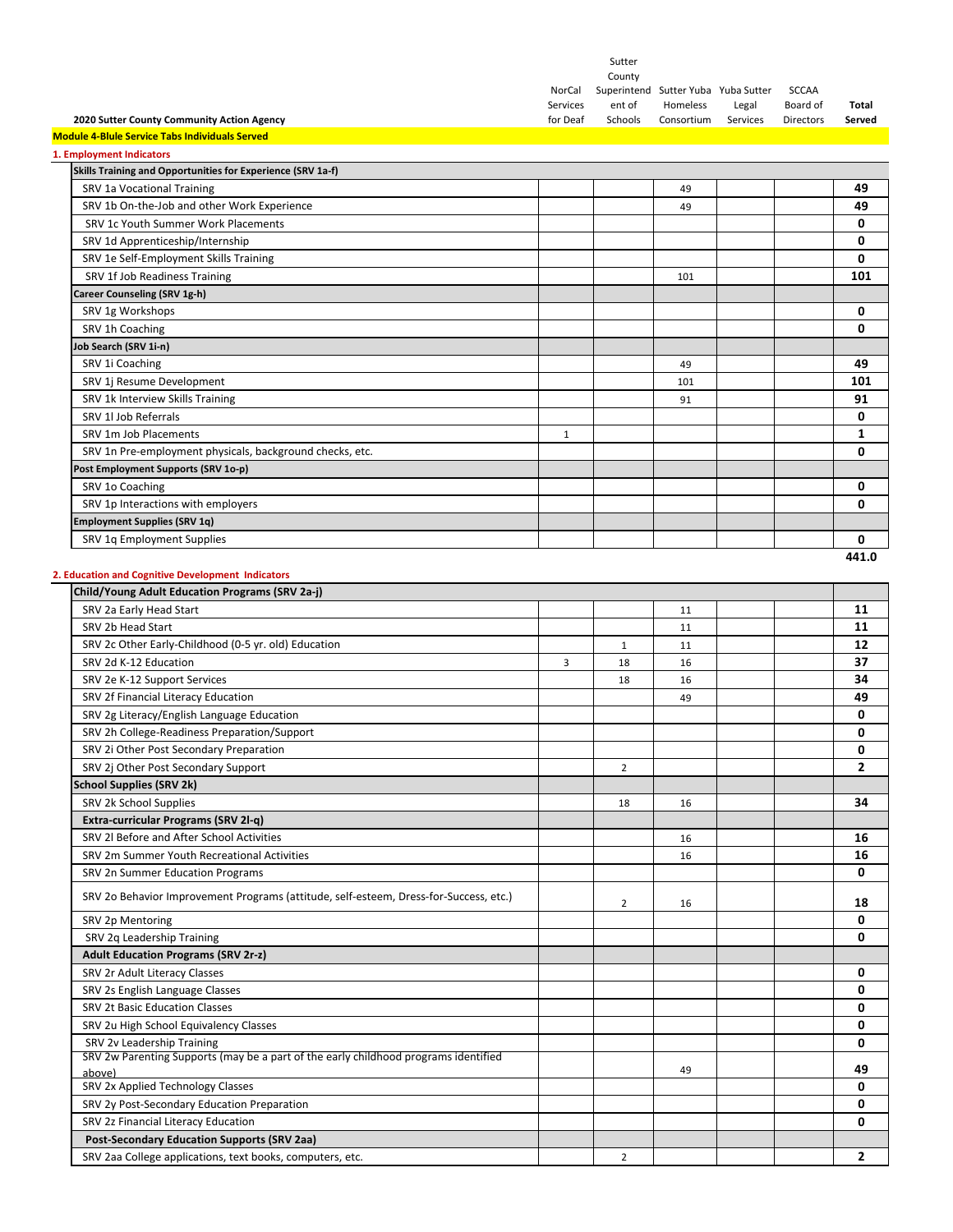Sutter

County

| d Sutter Yuba Yuba Sutter |  |
|---------------------------|--|

|                                            | NorCal   | Superintend Sutter Yuba Yuba Sutter |            |          | SCCAA            |        |
|--------------------------------------------|----------|-------------------------------------|------------|----------|------------------|--------|
|                                            | Services | ent of                              | Homeless   | Legal    | Board of         | Total  |
| 2020 Sutter County Community Action Agency | for Deaf | Schools                             | Consortium | Services | <b>Directors</b> | Served |
| Financial Aid Assistance (SRV 2bb)         |          |                                     |            |          |                  |        |
| SRV 2bb Scholarships                       |          |                                     |            |          |                  |        |
| Home Visits (SVR 2cc)                      |          |                                     |            |          |                  |        |
| SRV 2cc Home Visits                        |          | ь                                   |            |          |                  |        |
|                                            |          |                                     |            |          |                  |        |

# **3. Income and Asset Building Indicators**

| Training and Counseling Services (SRV 3a-f)                                           |                |     |                |     |
|---------------------------------------------------------------------------------------|----------------|-----|----------------|-----|
| SRV 3a Financial Capability Skills Training                                           |                |     |                | 0   |
| SRV 3b Financial Coaching/Counseling                                                  |                | 49  |                | 49  |
| SRV 3c Financial Management Programs (including budgeting, credit management, credit  |                |     |                |     |
| repair, credit counseling, etc.)                                                      |                | 49  | 3              | 52  |
| SRV 3d First-time Homebuyer Counseling                                                |                |     |                | 0   |
| SRV 3e Foreclosure Prevention Counseling                                              |                |     |                | 0   |
| SRV 3f Small Business Start-Up and Development Counseling Sessions/Classes            |                |     |                | 0   |
| <b>Benefit Coordination and Advocacy (SRV 3g-I)</b>                                   |                |     |                |     |
| SRV 3g Child Support Payments                                                         |                |     |                | 0   |
| SRV 3h Health Insurance                                                               |                | 132 | $\overline{2}$ | 134 |
| SRV 3i Social Security/SSI Payments                                                   | $\overline{2}$ | 18  | 4              | 24  |
| SRV 3j Veteran's Benefits                                                             |                |     |                | 0   |
| SRV 3k TANF Benefits                                                                  |                | 10  |                | 10  |
| SRV 3I SNAP Benefits                                                                  |                | 29  |                | 29  |
| <b>Asset Building (SRV 3m-o)</b>                                                      |                |     |                |     |
| SRV 3m Saving Accounts/IDAs and other asset building accounts                         |                |     |                | 0   |
| SRV 3n Other financial products (IRA accounts, MyRA, other retirement accounts, etc.) |                |     |                | 0   |
| SRV 3o VITA, EITC, or Other Tax Preparation programs                                  |                |     |                | 0   |
| SRV 3p Loans And Grants (SRV 3p-q)                                                    |                |     |                |     |
| SRV 3p Micro-loans                                                                    |                |     |                | 0   |
| SRV 3g Business incubator/business development loans                                  |                |     |                | 0   |

### **4. Housing Indicators**

| Housing Payment Assistance (SRV 4a-e)                                                       |   |                |    |              |                |
|---------------------------------------------------------------------------------------------|---|----------------|----|--------------|----------------|
|                                                                                             |   |                |    |              |                |
| SRV 4a Financial Capability Skill Training                                                  |   |                | 21 |              | 21             |
| SRV 4b Financial Coaching/Counseling                                                        |   | 5              |    |              | 5              |
| SRV 4c Rent Payments (includes Emergency Rent Payments)                                     |   | $\overline{2}$ |    |              | $\mathbf{2}$   |
| SRV 4d Deposit Payments                                                                     |   |                | 13 |              | 13             |
| SRV 4e Mortgage Payments (includes Emergency Mortgage Payments)                             |   |                |    |              | 0              |
| <b>Eviction Prevention Services (SRV 4f-h)</b>                                              |   |                |    |              |                |
| SRV 4f Eviction Counseling                                                                  |   |                |    | 5            | 5              |
| SRV 4g Landlord/Tenant Mediations                                                           |   |                |    |              | 0              |
| SRV 4h Landlord/Tenant Rights Education                                                     |   |                |    |              | 0              |
| <b>Utility Payment Assistance (SRV 4i-I)</b>                                                |   |                |    |              |                |
| SRV 4i Utility Payments (LIHEAP-includes Emergency Utility Payments)                        |   |                |    |              | 0              |
| SRV 4j Utility Deposits                                                                     |   |                |    |              | 0              |
| SRV 4k Utility Arrears Payments                                                             |   |                |    |              | 0              |
| SRV 4l Level Billing Assistance                                                             |   |                |    |              | 0              |
| Housing Placement/Rapid Re-housing (SRV 4m-p)                                               |   |                |    |              |                |
| SRV 4m Temporary Housing Placement (includes Emergency Shelters)                            | 1 | 3              | 17 |              | 21             |
| SRV 4n Transitional Housing Placements                                                      |   | $\overline{2}$ | 5  |              | $\overline{ }$ |
| SRV 4o Permanent Housing Placements                                                         |   | $\mathbf{1}$   | 58 |              | 59             |
| SRV 4p Rental Counseling                                                                    |   |                |    |              | 0              |
| Housing Maintenance & Improvements (SRV 4q)                                                 |   |                |    |              |                |
| SRV 4q Home Repairs (e.g. structural, appliance, heating systems. etc.) (Including          |   |                |    |              |                |
| <b>Emergency Home Repairs)</b>                                                              |   |                |    | $\mathbf{1}$ | 1              |
| <b>Weatherization Services (SRV 4r-t)</b>                                                   |   |                |    |              |                |
| SRV 4r Independent-living Home Improvements (e.g. ramps, tub and shower grab bars,          |   |                |    |              |                |
| handicap accessible modifications, etc.)                                                    |   |                |    |              | 0              |
| SRV 4s Healthy Homes Services(e.g. reduction or elimination of lead, radon, carbon dioxide  |   |                |    |              |                |
| and/or fire hazards or electrical issues, etc.)                                             |   |                |    |              | 0              |
| SRV 4t Energy Efficiency Improvements (e.g. insullation, air sealing, furnace repair, etc.) |   |                |    |              | 0              |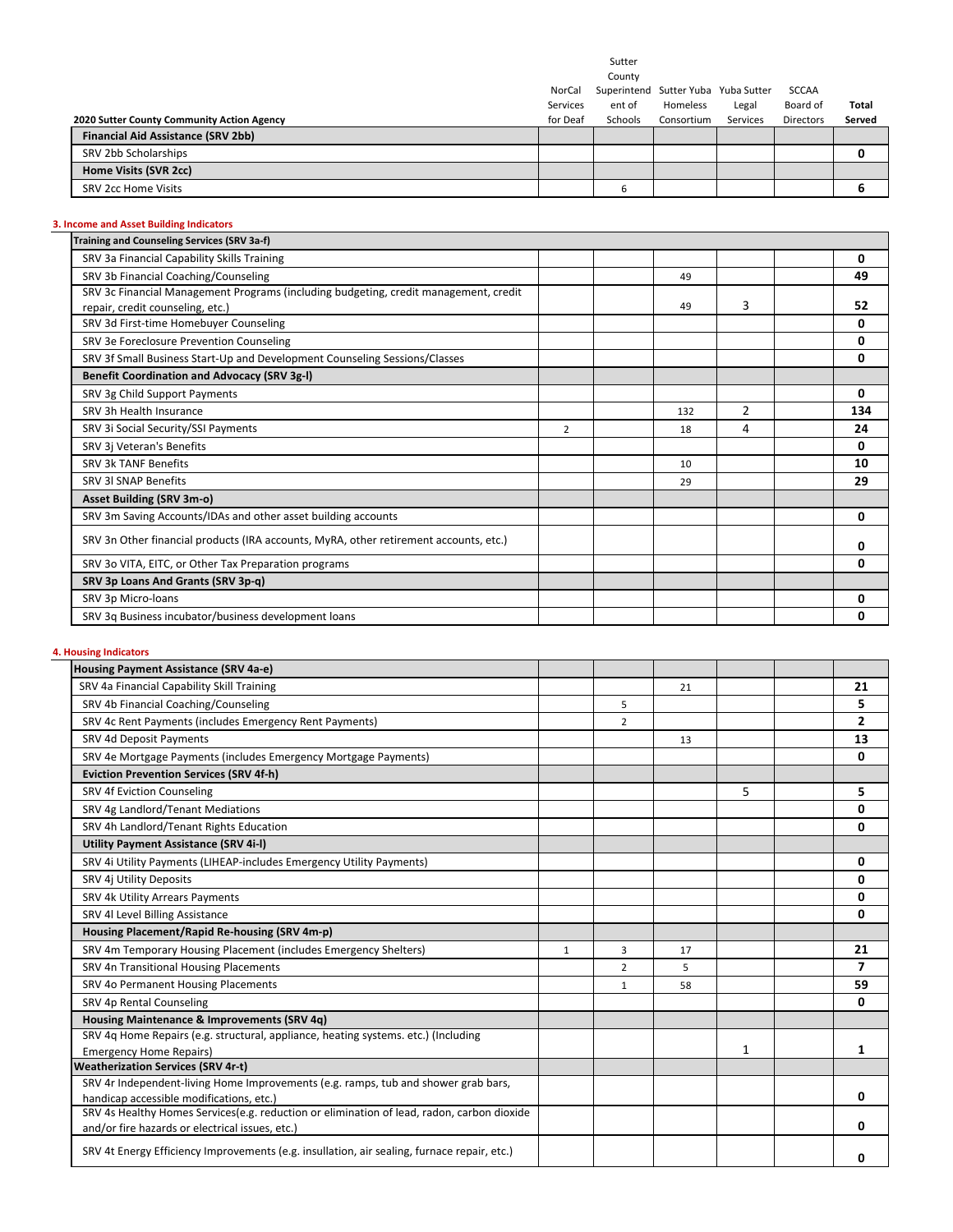|                                                                                                                 |          | Sutter<br>County |                                     |          |              |          |
|-----------------------------------------------------------------------------------------------------------------|----------|------------------|-------------------------------------|----------|--------------|----------|
|                                                                                                                 | NorCal   |                  | Superintend Sutter Yuba Yuba Sutter |          | <b>SCCAA</b> |          |
|                                                                                                                 | Services | ent of           | Homeless                            | Legal    | Board of     | Total    |
| 2020 Sutter County Community Action Agency                                                                      | for Deaf | Schools          | Consortium                          | Services | Directors    | Served   |
|                                                                                                                 |          |                  |                                     |          |              |          |
| 5. Health and Social/Behavorial Development Indicators<br>Health Services, Screening and Assessments (SRV 5a-j) |          |                  |                                     |          |              |          |
| SRV 5a Immunizations                                                                                            |          |                  | 32                                  |          |              | 32       |
| SRV 5b Physicals                                                                                                | 1        |                  |                                     |          |              | 1        |
| SRV 5c Developmental Delay Screening                                                                            |          |                  | 2                                   |          |              | 2        |
|                                                                                                                 |          |                  |                                     |          |              | 0        |
| SRV 5d Vision Screening                                                                                         |          |                  |                                     |          |              | 0        |
| SRV 5e Prescription Payments<br>SRV 5f Doctor Visit Payments                                                    |          |                  |                                     |          |              | 0        |
| SRV 5g Maternal/Child Health                                                                                    |          |                  |                                     |          |              | 0        |
| <b>SRV 5h Nursing Care Sessions</b>                                                                             |          |                  |                                     |          |              | 0        |
| SRV 5i In-Home Affordable Seniors/Disabled Care Sessions                                                        |          |                  |                                     |          |              |          |
| (Nursing, Chores, Personal Care Services)                                                                       |          |                  |                                     | 1        |              | 1        |
| SRV 5j Health Insurance Options Counseling                                                                      |          |                  |                                     |          |              | 0        |
| <b>Reproductive Health Services (SRV 5k-o)</b>                                                                  |          |                  |                                     |          |              |          |
| SRV 5k Coaching Sessions                                                                                        |          |                  |                                     |          |              | 0        |
| SRV 5I Family Planning Classes                                                                                  |          |                  |                                     |          |              | 0        |
| SRV 5m Contraceptives                                                                                           |          |                  |                                     |          |              | 0        |
| SRV 5n STI/HIV Prevention Counseling Sessions                                                                   |          |                  |                                     |          |              | 0        |
| SRV 5o STI/HIV Screenings                                                                                       |          |                  |                                     |          |              | 0        |
| <b>Wellness Education (SRV 5p-q)</b>                                                                            |          |                  |                                     |          |              |          |
| SRV 5p Wellness Classes (stress reduction, medication management, mindfulness, etc.)                            |          |                  |                                     |          |              |          |
|                                                                                                                 |          |                  | 4                                   | 3        |              | 7        |
| SRV 5q Exercise/Fitness                                                                                         |          |                  |                                     |          |              | 0        |
| Mental/Behavioral Health (SRV 5r-x)                                                                             |          |                  |                                     |          |              |          |
| <b>SRV 5r Detoxification Sessions</b>                                                                           |          |                  |                                     |          |              | 0        |
| SRV 5s Substance Abuse Screenings                                                                               |          |                  | 49                                  |          |              | 49       |
| SRV 5t Substance Abuse Counseling                                                                               |          |                  | 48                                  |          |              | 48       |
| SRV 5u Mental Health Assessments                                                                                |          | 5                | 10                                  |          |              | 15       |
| SRV 5v Mental Health Counseling                                                                                 |          |                  | 16                                  |          |              | 16       |
| SRV 5w Crisis Response/Call-In Responses                                                                        |          |                  |                                     |          |              | 0        |
| SRV 5x Domestic Violence Programs                                                                               |          |                  | 82                                  |          |              | 82       |
| Support Groups (SRV 5y-aa)                                                                                      |          |                  |                                     |          |              |          |
| SRV 5y Substance Abuse Support Group Meetings                                                                   |          |                  |                                     |          |              | 0        |
| SRV 5z Domestic Violence Support Group Meetings                                                                 |          |                  |                                     |          |              | 0        |
| SRV 5aa Mental Health Support Group Meeting                                                                     |          |                  | 4                                   |          |              | 4        |
| Dental Services, Screenings and Exams (SRV 5bb-ee)                                                              |          |                  |                                     |          |              |          |
| SRV 5bb Adult Dental Screening/Exams                                                                            |          |                  |                                     |          |              | 0        |
| SRV 5cc Adult Dental Services (including Emergency Dental Procedures)                                           |          |                  |                                     |          |              | 0        |
| SRV 5dd Child Dental Screenings/Exams                                                                           |          |                  |                                     |          |              | 0        |
| SRV 5ee Child Dental Services (including Emergency Dental Procedures)                                           |          |                  |                                     |          |              | 0        |
| Nutrition and Food/Meals (SRV 5ff-jj)                                                                           |          |                  |                                     |          |              |          |
| SRV 5ff Skills Classes (Gardening, Cooking, Nutrition)<br>SRV 5gg Community Gardening Activities                |          |                  | 89                                  |          |              | 89<br>49 |
|                                                                                                                 |          |                  | 49                                  |          |              |          |
| SRV 5hh Incentives (e.g. gift card for food preparation, rewards for participation, etc.)                       |          |                  |                                     |          |              | 0        |
| SRV 5ii Prepared Meals                                                                                          |          |                  | 800                                 |          |              | 800      |
| SRV 5jj Food Distribution (Food Bags/Boxes, Food Share Program, Bags of Groceries)                              |          | 5                | 77                                  |          |              | 82       |
| <b>Family Skills Development (SRV 5kk-mm)</b>                                                                   |          |                  |                                     |          |              |          |
| SRV 5kk Family Mentoring Sessions                                                                               |          |                  | 49                                  |          |              | 49       |
| SRV 5II Life Skills Coaching Sessions                                                                           |          |                  | 92                                  |          |              | 92       |
| SRV 5mm Parenting Classes                                                                                       |          |                  | 49                                  |          |              | 49       |
| <b>Emergency Hygiene Assistance (SRV 5nn-oo)</b>                                                                |          |                  |                                     |          |              |          |
| SRV 5nn Kits/boxes                                                                                              |          |                  |                                     |          |              | 0        |
| SRV 500 Hygiene Facility Utilizations (e.g. showers, toilets, sinks)                                            |          |                  | 777                                 |          |              | 777      |
|                                                                                                                 |          |                  |                                     |          |              | 2,244    |
| 6. Civic Engagment and Community Involvement Indicators                                                         |          |                  |                                     |          |              |          |
| SRV 6a Voter Education and Access                                                                               |          |                  |                                     |          |              | 0        |

**SRV 6b Leadership Training 0**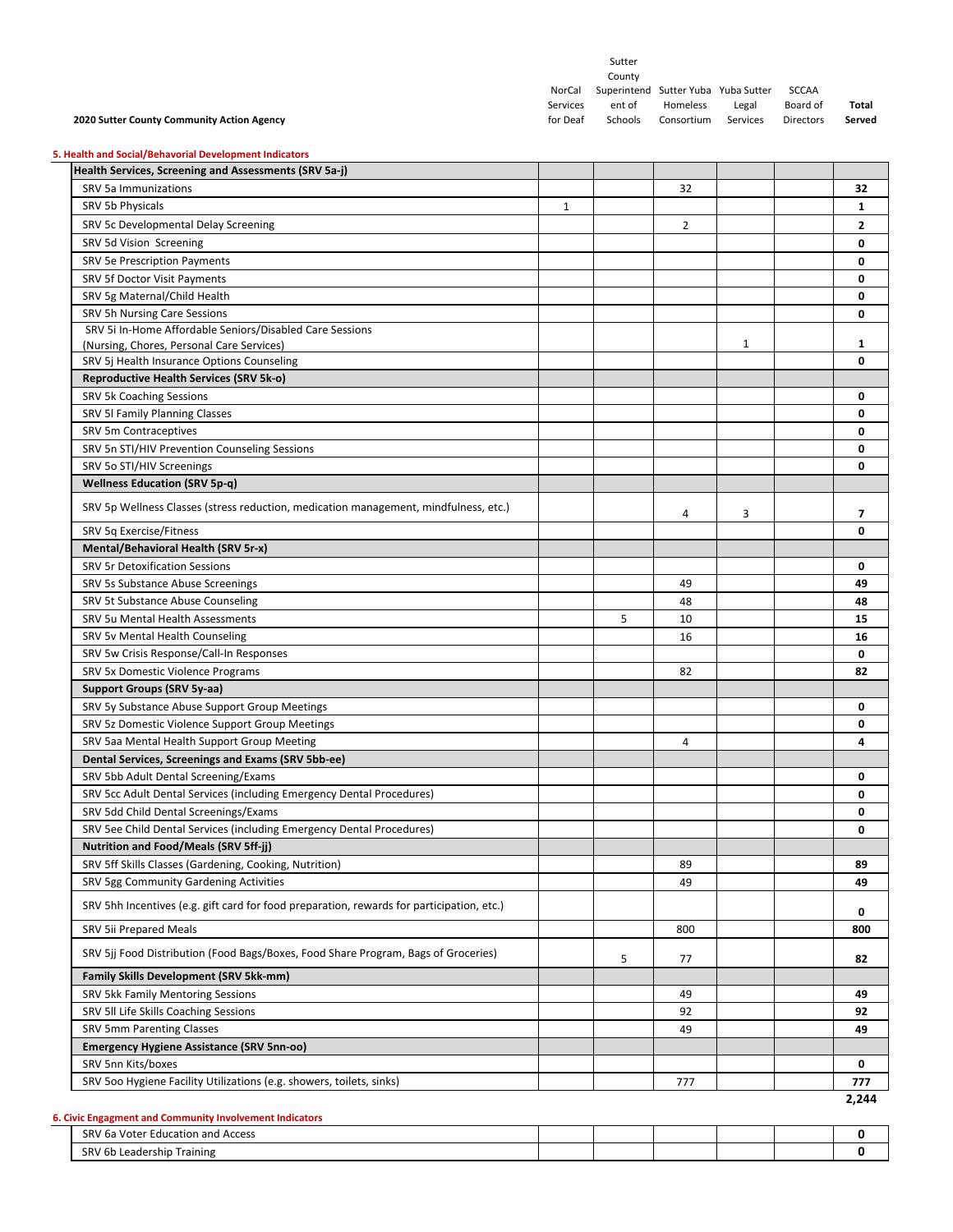Sutter

County

|                                            | NorCal   | Superintend Sutter Yuba Yuba Sutter |            |          | SCCAA            |        |
|--------------------------------------------|----------|-------------------------------------|------------|----------|------------------|--------|
|                                            | Services | ent of                              | Homeless   | Legal    | Board of         | Total  |
| 2020 Sutter County Community Action Agency | for Deaf | Schools                             | Consortium | Services | <b>Directors</b> | Served |
| SRV 6c Tri-partite Board Membership        |          |                                     |            |          |                  |        |
| SRV 6d Citizenship Classes                 |          |                                     |            |          |                  |        |
| SRV 6e Getting Ahead Classes               |          |                                     |            |          |                  |        |
| SRV 6f Volunteer Training                  |          |                                     |            |          |                  |        |
|                                            |          |                                     |            |          |                  |        |

#### **7. Outomces Across Multiple Domains**

| <b>Case Management (SRV 7a)</b>                                                                                                       |   |    |     |                |    |                |
|---------------------------------------------------------------------------------------------------------------------------------------|---|----|-----|----------------|----|----------------|
| SRV 7a Case Management                                                                                                                | 8 | 11 | 601 |                |    | 620            |
| <b>Eligibility Determinations (SRV 7b)</b>                                                                                            |   |    |     |                |    |                |
| SRV 7b Eligibility Determinations                                                                                                     |   | 11 | 76  |                |    | 87             |
| Referrals (SRV 7c)                                                                                                                    |   |    |     |                |    |                |
| <b>SRV 7c Referrals</b>                                                                                                               |   | 14 | 49  |                | 33 | 96             |
| <b>Transportation Services (SRV 7d)</b>                                                                                               |   |    |     |                |    |                |
| SRV 7d Transportation Services (e.g. bus passes, bus transport, support for auto purchase or<br>repair; including emergency services) |   | 9  | 76  |                |    | 85             |
| Childcare (SRV 7e-f)                                                                                                                  |   |    |     |                |    |                |
| SRV 7e Child Care subsidies                                                                                                           |   |    |     |                |    | 0              |
| SRV 7f Child Care payments                                                                                                            |   |    |     |                |    | 0              |
| Eldercare (SRV 7g)                                                                                                                    |   |    |     |                |    |                |
| SRV 7g Day Centers                                                                                                                    |   |    |     |                |    | 0              |
| <b>Identification Documents (SRV 7h-j)</b>                                                                                            |   |    |     |                |    |                |
| SRV 7h Birth Certificate                                                                                                              |   |    |     |                |    | 0              |
| SRV 7i Social Security Card                                                                                                           |   |    |     |                |    | 0              |
| SRV 7j Driver's License                                                                                                               |   |    |     |                |    | 0              |
| <b>Re-Entry Services (SRV 7k)</b>                                                                                                     |   |    |     |                |    |                |
| SRV 7k Criminal Record Expungements                                                                                                   |   |    |     |                |    | 0              |
| Immigration Support Services (SRV 7I)                                                                                                 |   |    |     |                |    |                |
| SRV 7I Immigration Support Services (relocation, food, clothing)                                                                      |   |    |     |                |    | 0              |
| Legal Assistance (includes emergency legal assistance) (SRV 7m)                                                                       |   |    |     |                |    |                |
| SRV 7m Legal Assistance                                                                                                               |   |    |     | $\overline{2}$ |    | $\overline{2}$ |
| <b>Emergency Clothing Assistance (SRV 7n)</b>                                                                                         |   |    |     |                |    |                |
| SRV 7n Emergency Clothing Assistance                                                                                                  |   | 27 |     |                |    | 27             |
| Mediation/Customer Advocacy Interventions (debt forgiveness, negotiations or issues with                                              |   |    |     |                |    |                |
| landlords, coordinating with other services or government) (SRV 70)                                                                   |   |    |     |                |    |                |
| SRV 7o Mediation/Customer Advocacy Interventions                                                                                      |   |    |     |                |    | 0              |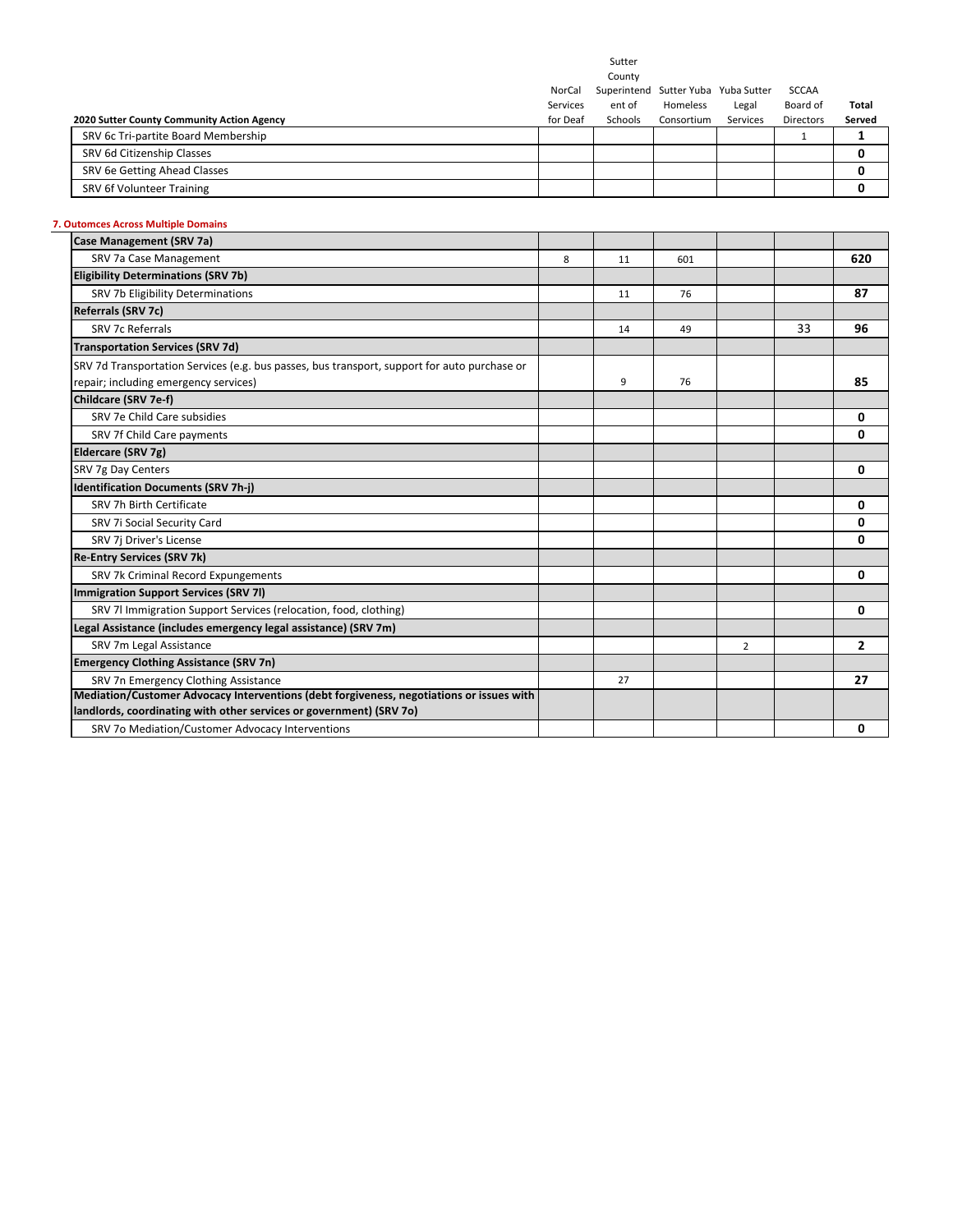|                   | 2020 Sutter County Community Action Agency Sub-Grantee Worksheet<br><b>Module 4, Section C All Characteristics Report</b> | NorCal<br>Services for<br>Deaf<br>Annual | Sutter<br>County<br>ent of<br>Schools<br>Annual | Superintend Sutter Yuba Yuba Sutter<br>Homeless<br>Consortium<br>Annual | Legal<br>Services<br>Annual | <b>Total Annual</b> |
|-------------------|---------------------------------------------------------------------------------------------------------------------------|------------------------------------------|-------------------------------------------------|-------------------------------------------------------------------------|-----------------------------|---------------------|
|                   | <b>INDIVIDUALS</b>                                                                                                        |                                          |                                                 |                                                                         |                             |                     |
| Α                 | Total unduplicated number of all INDIVIDUALS about whom one or more characteristics were obtained                         | 15                                       | 32                                              | 1,619                                                                   | 96                          | 1,762               |
| B                 | Total unduplicated number of all HOUSEHOLDS about whom one or more characteristics were obtained                          | 13                                       | 11                                              | 1,008                                                                   | 96                          | 1,128               |
|                   | 1 GENDER-number of individuals                                                                                            |                                          |                                                 |                                                                         |                             |                     |
| a                 | Male                                                                                                                      | 6                                        | 16                                              | 557                                                                     | 26                          | 605                 |
| $\sf b$           | Female                                                                                                                    | 9                                        | 16                                              | 1,062                                                                   | 70                          | 1,157               |
| c.                | Other                                                                                                                     |                                          |                                                 |                                                                         |                             | 0                   |
| d.                | Unknown/not reported                                                                                                      |                                          |                                                 |                                                                         |                             | 0                   |
|                   | <b>TOTAL GENDER</b>                                                                                                       | 15                                       | 32                                              | 1,619                                                                   | 96                          | 1,762               |
|                   | 2 AGE-number of individuals                                                                                               |                                          |                                                 |                                                                         |                             |                     |
| $\mathsf{a}$      | $0 - 5$                                                                                                                   |                                          | 3                                               | 219                                                                     |                             | 222                 |
| $\sf b$           | 6 to 13                                                                                                                   | $\overline{2}$                           | 9                                               | 216                                                                     |                             | 227                 |
| $\mathsf c$       | $14 - 17$                                                                                                                 | $\mathbf{1}$                             | 9                                               | 78                                                                      |                             | 88                  |
| $\mathsf{d}$      | 18-24                                                                                                                     | $\overline{2}$                           |                                                 | 98                                                                      |                             | 100                 |
| e                 | $25 - 44$                                                                                                                 | 5                                        | 9                                               | 524                                                                     |                             | 538                 |
|                   | 45-54                                                                                                                     | $1\,$                                    | $\mathbf{1}$                                    | 186                                                                     |                             | 188                 |
| g                 | 55-59                                                                                                                     | $\mathbf{1}$                             |                                                 | 98                                                                      |                             | 99                  |
| h                 | 60-64                                                                                                                     | $\mathbf{1}$                             |                                                 | 43                                                                      | 21                          | 65                  |
|                   | 65-74                                                                                                                     | $\overline{2}$                           |                                                 | 38                                                                      | 38                          | 78                  |
|                   | $75+$                                                                                                                     |                                          | $\mathbf{1}$                                    | 15                                                                      | 37                          | 53                  |
| k                 | Unknown/not reported                                                                                                      |                                          |                                                 | 104                                                                     |                             | 104                 |
|                   | <b>TOTAL AGE</b>                                                                                                          | 15                                       | 32                                              | 1,619                                                                   | 96                          | 1,762               |
|                   |                                                                                                                           |                                          |                                                 |                                                                         |                             |                     |
|                   | 18 plus<br>3 EDUCATION LEVELS--number of individuals ages 14-24                                                           | 12                                       | 11                                              | 1,002                                                                   | 96                          |                     |
| $\mathsf{a}$      | $0 - 8$                                                                                                                   | $\overline{2}$                           | $\overline{2}$                                  | $\mathbf{1}$                                                            |                             | 5                   |
| $\sf b$           | 9-12/Non-Graduate                                                                                                         | $\mathbf{1}$                             | 6                                               | 73                                                                      |                             | 80                  |
| C                 | High School Graduate/Equivalency Diploma                                                                                  |                                          |                                                 | 23                                                                      |                             | 23                  |
| $\sf d$           | 12 grade+ Some Post Secondary                                                                                             |                                          | $\mathbf{1}$                                    | $\overline{7}$                                                          |                             | 8                   |
| e                 |                                                                                                                           |                                          |                                                 |                                                                         |                             | 0                   |
|                   | 2 or 4 yr. College Graduate<br>Graduate of othr post-secondary school                                                     |                                          |                                                 |                                                                         |                             | 0                   |
|                   | Unknown/not reported                                                                                                      |                                          |                                                 | 72                                                                      |                             | 72                  |
| g                 | <b>TOTAL EDUCATION ages 14-24</b>                                                                                         | $\overline{\mathbf{3}}$                  | 9                                               | 176                                                                     | $\pmb{0}$                   | 188                 |
|                   | 14-24                                                                                                                     | 3                                        | 9                                               | 176                                                                     | 0                           |                     |
|                   | 3 EDUCATION LEVELS--number of individuals ages 25+                                                                        |                                          |                                                 |                                                                         |                             |                     |
| $\mathsf{a}$      | $0 - 8$                                                                                                                   |                                          |                                                 | 27                                                                      | 7                           | 34                  |
| b                 | 9-12/Non-Graduate                                                                                                         |                                          |                                                 | 148                                                                     | $\overline{7}$              | 155                 |
| $\mathsf{C}$      | High School Graduate/Equivalency Diploma                                                                                  | 10                                       |                                                 | 270                                                                     | 19                          | 299                 |
| ${\sf d}$         | 12 grade+ Some Post Secondary                                                                                             |                                          |                                                 | 136                                                                     | 14                          | 150                 |
| e                 |                                                                                                                           |                                          |                                                 | 36                                                                      | 9                           | 45                  |
|                   | 2 or 4 yr. College Graduate                                                                                               |                                          |                                                 | 18                                                                      |                             | 18                  |
|                   | Graduate of othr post-secondary school<br>Unknown/not reported                                                            |                                          | 11                                              | 269                                                                     | 40                          | 320                 |
| g                 | <b>TOTAL EDUCATION ages 25+</b>                                                                                           | 10                                       | 11                                              | 904                                                                     | 96                          |                     |
|                   | $25+$                                                                                                                     | 10                                       | 11                                              | 904                                                                     | 96                          | 1,021               |
|                   | 4 DISCONNECTED YOUTH- number of individuals                                                                               |                                          |                                                 |                                                                         |                             | 40                  |
| $\mathsf{a}$<br>a | Youth ages 14-24 who are neither working or in school<br>5 HEALTH- number of individuals<br><b>Disabling Condition</b>    |                                          |                                                 | 40                                                                      |                             |                     |
|                   | Yes                                                                                                                       |                                          |                                                 |                                                                         |                             | 591                 |
|                   | No                                                                                                                        | 15                                       | $\overline{2}$                                  | 529<br>530                                                              | 45<br>41                    | 571                 |

**TOTAL DISABLING CONDITION 15 32 1,619 96 1,762**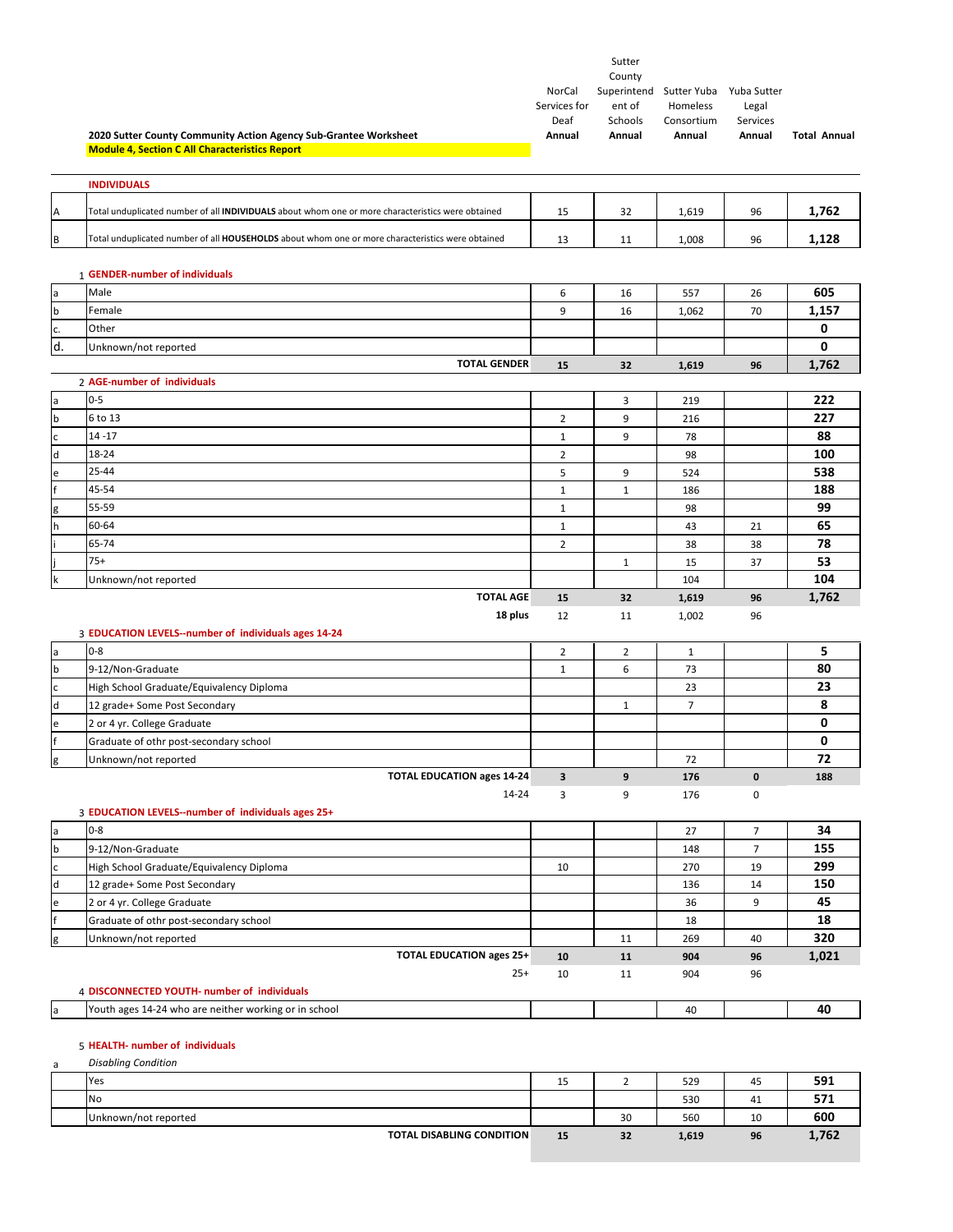|   |                                                                  |                                          | Sutter<br>County                           |                                                 |                                            |                     |
|---|------------------------------------------------------------------|------------------------------------------|--------------------------------------------|-------------------------------------------------|--------------------------------------------|---------------------|
|   | 2020 Sutter County Community Action Agency Sub-Grantee Worksheet | NorCal<br>Services for<br>Deaf<br>Annual | Superintend<br>ent of<br>Schools<br>Annual | Sutter Yuba<br>Homeless<br>Consortium<br>Annual | Yuba Sutter<br>Legal<br>Services<br>Annual | <b>Total Annual</b> |
| b | <b>Health Insurance</b>                                          |                                          |                                            |                                                 |                                            |                     |
|   | Yes                                                              | 15                                       | 20                                         | 781                                             | 89                                         | 905                 |
|   | <b>No</b>                                                        |                                          |                                            | 84                                              |                                            | 84                  |
|   | Unknown/not reported                                             |                                          | 12                                         | 754                                             |                                            | 773                 |
|   | <b>TOTAL HEALTH INSURANCE</b>                                    | 15                                       | 12                                         | 1,619                                           | 96                                         | 1,742               |
|   | .                                                                |                                          |                                            |                                                 |                                            |                     |

If individual reported that they had Health Insurance, please identify the source of health

insurance below. C1‐c8 can be greater thatn 5b *Health Insurance Sources*

| Medicaid                                  | 14 | 19           | 643 | 36  | 712 |
|-------------------------------------------|----|--------------|-----|-----|-----|
| Medicare                                  |    |              | 82  | 75  | 158 |
| State Children's Health Insurance Program |    |              | 28  |     | 28  |
| State Health Insurance for Adults         |    |              | 47  |     | 47  |
| Military Health Care                      |    |              | 4   |     |     |
| Direct-Purchase                           |    |              |     | 11  | 13  |
| <b>Employment Based</b>                   |    |              |     |     |     |
| Unknown/not reported                      |    |              | 754 |     | 762 |
|                                           | 14 | 20           | 808 | 125 | 967 |
|                                           |    | <b>TOTAL</b> |     |     |     |

#### 6 **ETHNICITY/RACE ‐ number of individuals**

|     | Ethnicity                               |    |    |       |    |       |
|-----|-----------------------------------------|----|----|-------|----|-------|
| a.1 | Hispanic, Latino or Spanish Origins     |    | 19 | 466   | 14 | 506   |
| a.2 | Not Hispanic, Latino or Spanish Origins |    | ⊥⊐ | 956   | 74 | 1,051 |
| a.3 | Unknown/not reported                    |    |    | 197   |    | 205   |
|     | <b>TOTAL ETHNICITY</b>                  | 15 | 32 | 1,619 | 96 | 1.762 |

|     | Race                                       |    |    |       |        |       |
|-----|--------------------------------------------|----|----|-------|--------|-------|
| b.1 | American Indian and Alaskan Native         |    |    | 46    |        | 46    |
| b.2 | Asian                                      |    |    | 59    |        | 64    |
| b.3 | <b>Black or African American</b>           |    |    | 69    | 4      | 73    |
| b.4 | Native Hawaiian and Other Pacific Islander |    |    |       |        |       |
| b.5 | White                                      |    | 10 | 794   | 79     | 890   |
| b.6 | Other                                      |    |    | 307   |        | 308   |
| b.7 | Multi-Race (any 2 or more of the above)    |    |    | 87    |        | 87    |
| b.8 | Unknown/not reported                       |    | 22 | 252   | Ω<br>ö | 289   |
|     | <b>TOTAL RACE</b>                          | 15 | 32 | 1,619 | 96     | 1,762 |

| 7 MILITARY STATUS- number of individuals 18+ |  |
|----------------------------------------------|--|
|----------------------------------------------|--|

| la. | Veteran                      |    |            | دے    |    | ~-<br>25 |
|-----|------------------------------|----|------------|-------|----|----------|
| b.  | <b>Active Military</b>       |    |            |       |    |          |
| IC. | Unknown/not reported         | ᅩᄼ | <b>. .</b> | 979   | 94 | L,096    |
|     | <b>TOTAL MILITARY STATUS</b> | 12 | TT         | 1,002 | 96 | 1,121    |

| 1,002 |
|-------|
|-------|

|     | 8 WORK STATUS - number of individuals 18+  |    |    |       |    |       |
|-----|--------------------------------------------|----|----|-------|----|-------|
| la. | <b>Employed Full-Time</b>                  |    |    | 84    |    | 84    |
| b.  | <b>Employed Part-Time</b>                  | 2  |    | 27    |    | 29    |
| Ic. | Migrant Seasonal Farm Worker               |    |    | 6     |    | 6     |
| d.  | Unemployed (Short-Term, 6 months or less)  |    |    | 69    |    | 71    |
| e.  | Unemployed (Long-Term, more than 6 months) |    |    | 149   |    | 150   |
| f.  | Unemployed (Not in Labor Force)            |    |    | 208   |    | 211   |
| g.  | Retired                                    |    |    | 21    | 77 | 99    |
| lh. | Unknown/not reported                       | 10 | b  | 438   | 17 | 471   |
|     | <b>TOTAL WORK STATUS</b>                   | 12 | 11 | 1,002 | 96 | 1,121 |
|     | $18+$                                      | 12 | 11 | 1,002 | 96 |       |

#### **HOUSEHOLD LEVEL CHARACTERISTICS**

#### 9 **HOUSEHOLD TYPE‐ number of households**

| <b>Single Person</b> |  | 688 | מכ | $- -$ |
|----------------------|--|-----|----|-------|
|                      |  |     |    |       |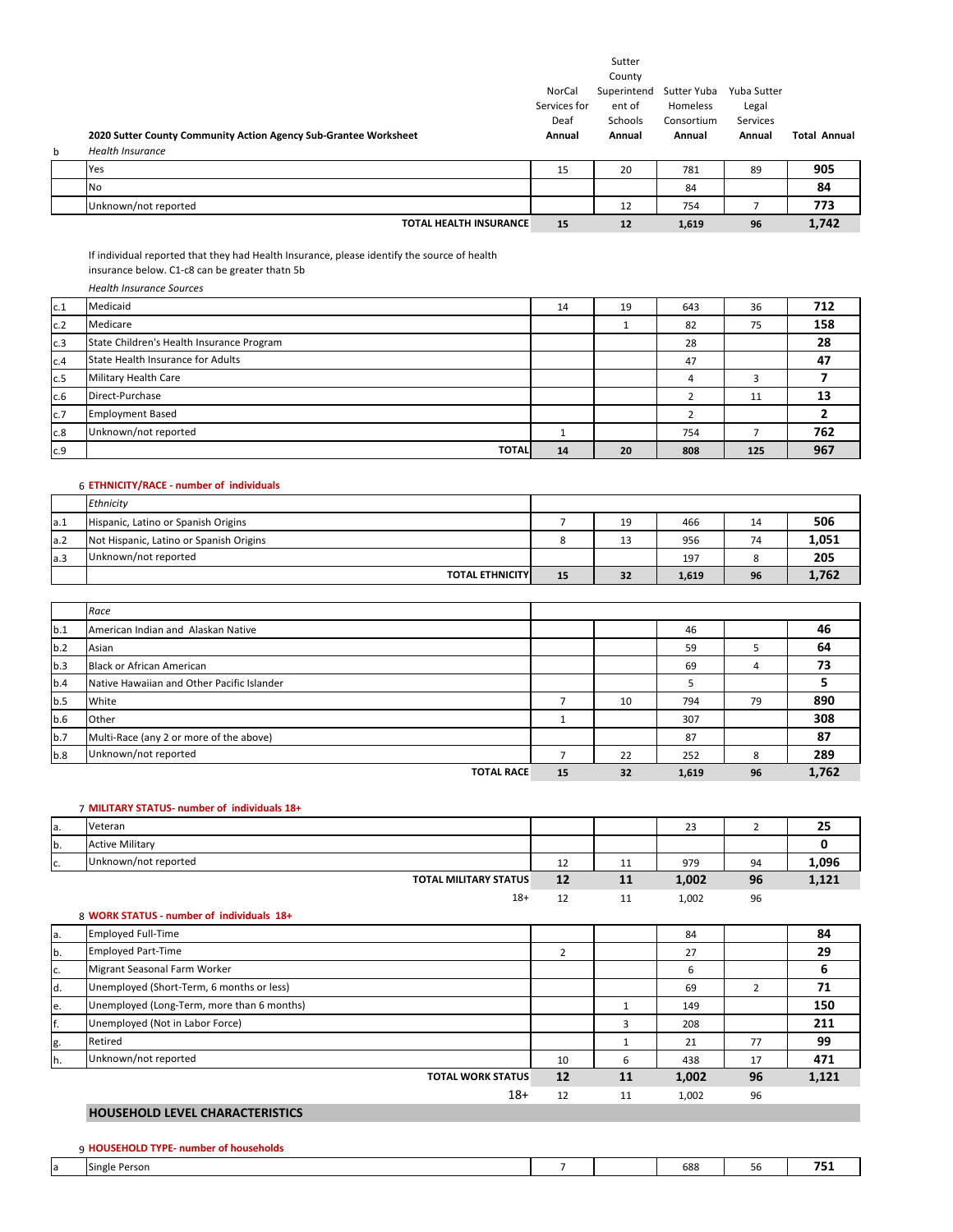|              |                                                                  |              | Sutter      |             |             |                     |
|--------------|------------------------------------------------------------------|--------------|-------------|-------------|-------------|---------------------|
|              |                                                                  |              | County      |             |             |                     |
|              |                                                                  | NorCal       | Superintend | Sutter Yuba | Yuba Sutter |                     |
|              |                                                                  | Services for | ent of      | Homeless    | Legal       |                     |
|              |                                                                  | Deaf         | Schools     | Consortium  | Services    |                     |
|              | 2020 Sutter County Community Action Agency Sub-Grantee Worksheet | Annual       | Annual      | Annual      | Annual      | <b>Total Annual</b> |
| b            | Two Adults - No Children                                         |              |             | 55          | 24          | 80                  |
| $\mathsf{C}$ | Single Parent/Female                                             | 2            | 7           | 216         |             | 225                 |
| l d          | Single Parent/Male                                               | 2            |             | 15          | 1           | 19                  |
| e            | Two-Parent Household                                             |              | 3           | 33          |             | 37                  |
| f            | Non-related Adults with Children                                 |              |             |             |             | 0                   |
| g            | Multigenerational Household                                      |              |             |             | 1           | 2                   |
| lh.          | Other                                                            |              |             |             | 11          | 11                  |
|              | Unknown/not reported                                             |              |             |             | 3           | 3                   |
|              | <b>TOTAL HOUSEHOLD TYPE</b>                                      | 13           | 11          | 1,008       | 96          | 1,128               |
|              |                                                                  |              |             |             |             |                     |

#### 10 **HOUSEHOLD SIZE‐number of households**

| la       | Single Person               |    |    | 688   | 56 | 751   |
|----------|-----------------------------|----|----|-------|----|-------|
| <b>b</b> | Two                         |    |    | 150   | 27 | 184   |
| Ic       | Three                       |    |    | 86    |    | 96    |
| ld       | Four                        |    |    | 50    |    | 54    |
| le       | Five                        |    |    | 25    |    | 26    |
|          | Six or more                 |    |    |       |    | 14    |
| g        | Unknown/not reported        |    |    |       |    |       |
|          | <b>TOTAL HOUSEHOLD SIZE</b> | 13 | 11 | 1,008 | 96 | 1,128 |

#### 11 **HOUSING‐‐Number of households**

| a   | Own                     |    |    | 26    | 34 | 61    |
|-----|-------------------------|----|----|-------|----|-------|
| b   | Rent                    | 10 |    | 161   | 53 | 226   |
| C   | Other permanent housing |    |    | 131   |    | 137   |
| ld. | <b>Homeless</b>         |    |    | 599   |    | 610   |
| e   | Other                   |    |    | 19    |    | 19    |
|     | Unknown/not reported    |    |    | 72    |    | 75    |
|     | <b>TOTAL HOUSING</b>    | 13 | 11 | 1,008 | 96 | 1.128 |

#### 12 **LEVEL OF HOUSEHOLD INCOME (% of HHS guideline)‐‐Number of households**

| la       | Up to 50%                       |    |    | 348                     | 11 | 363   |
|----------|---------------------------------|----|----|-------------------------|----|-------|
| <b>b</b> | 51% to 75%                      | 8  |    | 61                      | ь  | 76    |
| Iс       | 76% to 100%                     |    |    | 112                     | 23 | 138   |
| <b>d</b> | 101% to 125%                    |    |    | 39                      | 9  | 50    |
| le       | 126% to 150%                    |    |    | 17                      | 14 | 31    |
| f        | 151% to 175%                    |    |    | 8                       | 8  | 16    |
| g        | 176% to 200%                    |    |    | 6                       | 4  | 10    |
| h        | 201% to 250%                    |    |    | <sup>-</sup>            |    | 9     |
|          | 250% and over                   |    |    | $\overline{\mathbf{a}}$ | 12 | 15    |
|          | Unknown/not reported            |    |    | 412                     |    | 420   |
|          | TOTAL LEVEL OF HOUSEHOLD INCOME | 13 | 11 | 1,008                   | 96 | 1,128 |

#### 13 **SOURCES OF HOUSEHOLD INCOME**

| la | Income from employment only                                        |    |    | 57    |    | 57    |
|----|--------------------------------------------------------------------|----|----|-------|----|-------|
| lb | Income from Employment and Other Income Source                     |    |    | 22    |    | 23    |
| lc | Income from Employment, Other Income Source, and Non-Cash Benefits |    |    | 12    |    | 13    |
| Id | Income from Employment and Non-Cash Benefits                       |    |    | 16    |    | 16    |
| e  | Other Income Source only                                           | 12 |    | 142   | 87 | 241   |
|    | Other Income Source and Non-Cash Benefits                          |    |    | 137   |    | 144   |
| lg | No Income                                                          |    |    | 275   |    | 277   |
| ۱h | Non-Cash Benefits Only                                             |    |    | 153   |    | 153   |
|    | Unknown/not reported                                               |    |    | 194   |    | 204   |
|    | <b>TOTAL</b>                                                       | 13 | 11 | 1,008 | 96 | 1.128 |

*Below, please report the types of Other income and/or non‐cash benefits received by the households who reportd sources other than employment*

# 14 **OTHER INCOME SOURCE‐number of households (13b,c,e,f)**

| <b>TANF</b> |  | $\overline{\phantom{a}}$ | $\Omega$<br>0U |
|-------------|--|--------------------------|----------------|
|             |  |                          |                |